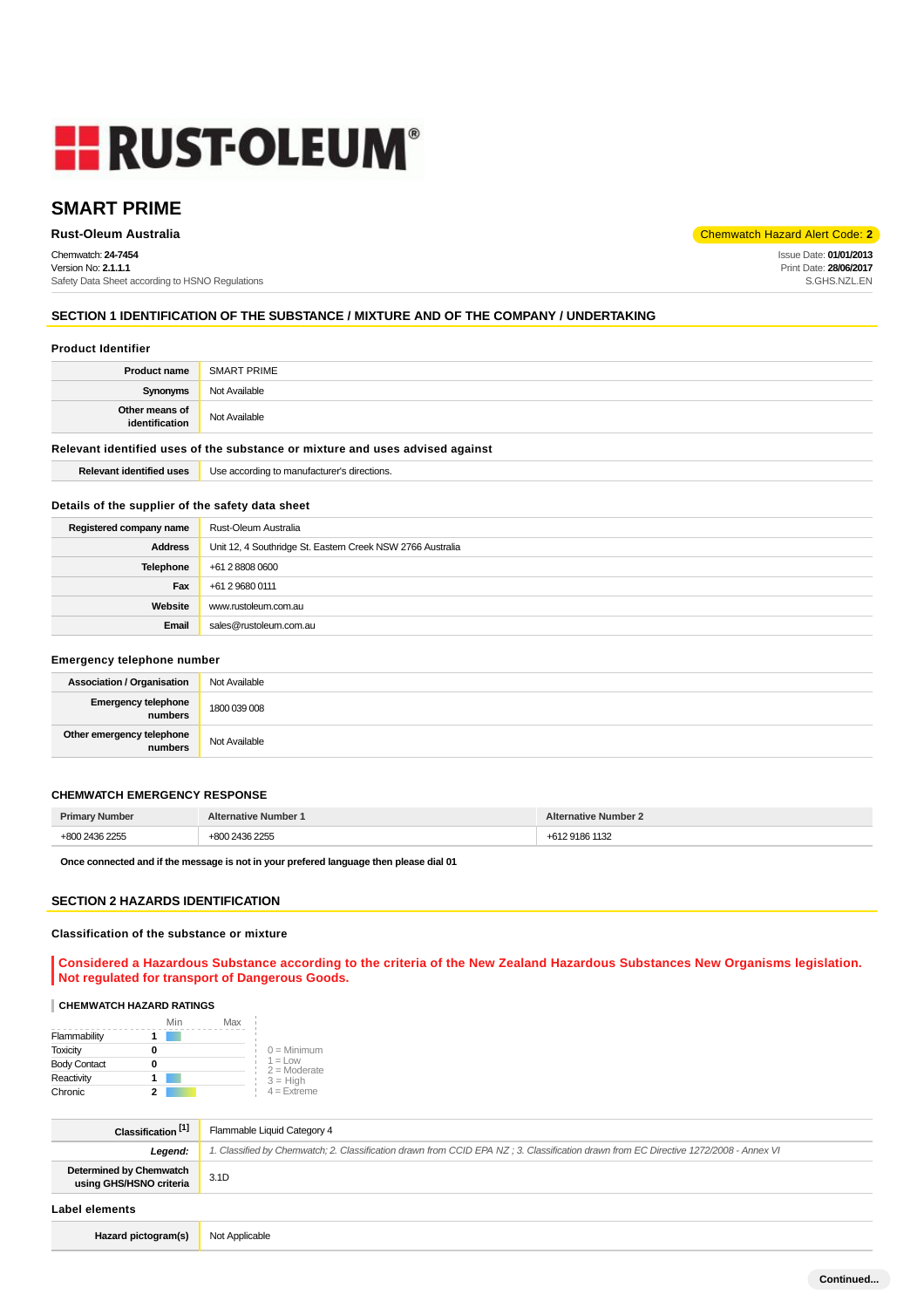| SIGNAL WORD                                  | <b>WARNING</b>                                                             |
|----------------------------------------------|----------------------------------------------------------------------------|
| Hazard statement(s)                          |                                                                            |
| H227                                         | Combustible liquid                                                         |
| <b>Precautionary statement(s) Prevention</b> |                                                                            |
| P210                                         | Keep away from heat/sparks/open flames/hot surfaces. - No smoking.         |
| P280                                         | Wear protective gloves/protective clothing/eye protection/face protection. |
| <b>Precautionary statement(s) Response</b>   |                                                                            |
| P370+P378                                    | In case of fire: Use water spray/fog for extinction.                       |
| <b>Precautionary statement(s) Storage</b>    |                                                                            |
| P403+P235                                    | Store in a well-ventilated place. Keep cool.                               |
| <b>Precautionary statement(s) Disposal</b>   |                                                                            |
| P <sub>501</sub>                             | Dispose of contents/container in accordance with local regulations.        |
|                                              |                                                                            |

## **SECTION 3 COMPOSITION / INFORMATION ON INGREDIENTS**

#### **Substances**

See section below for composition of Mixtures

## **Mixtures**

| <b>CAS No</b> | %[weight] | Name                                            |
|---------------|-----------|-------------------------------------------------|
| 14807-96-6    | 10        | talc                                            |
| Not Available | NotSpec.  | polymer additive                                |
| 13463-67-7    | NotSpec.  | titanium dioxide                                |
| 7727-43-7     | NotSpec.  | barium sulfate                                  |
| 7732-18-5     | NotSpec.  | water                                           |
|               |           | Note: Manufacturer has supplied full ingredient |
|               |           | information to allow CHEMWATCH assessment.      |

#### **SECTION 4 FIRST AID MEASURES**

NZ Poisons Centre 0800 POISON (0800 764 766) | NZ Emergency Services: 111

#### **Description of first aid measures**

| <b>Eye Contact</b>  | If this product comes in contact with eyes:<br>▶ Wash out immediately with water.<br>If irritation continues, seek medical attention.<br>► Removal of contact lenses after an eye injury should only be undertaken by skilled personnel. |
|---------------------|------------------------------------------------------------------------------------------------------------------------------------------------------------------------------------------------------------------------------------------|
| <b>Skin Contact</b> | If skin or hair contact occurs:<br>Flush skin and hair with running water (and soap if available).<br>Seek medical attention in event of irritation.                                                                                     |
| <b>Inhalation</b>   | If fumes, aerosols or combustion products are inhaled remove from contaminated area.<br>• Other measures are usually unnecessary.                                                                                                        |
| Ingestion           | $\blacktriangleright$ Immediately give a glass of water.<br>First aid is not generally required. If in doubt, contact a Poisons Information Centre or a doctor.                                                                          |

**Indication of any immediate medical attention and special treatment needed**

Treat symptomatically.

## **SECTION 5 FIREFIGHTING MEASURES**

#### **Extinguishing media**

- Water spray or fog.
- Foam.
- Dry chemical powder.
- BCF (where regulations permit).

#### **Special hazards arising from the substrate or mixture**

Fire Incompatibility **A** Avoid contamination with oxidising agents i.e. nitrates, oxidising acids, chlorine bleaches, pool chlorine etc. as ignition may result

## **Advice for firefighters**

- **Fire Fighting**
- Alert Fire Brigade and tell them location and nature of hazard. ▶ Wear full body protective clothing with breathing apparatus.
- Prevent, by any means available, spillage from entering drains or water course.
	- ► Provent, by any means are spray to control fire and cool adjacent area.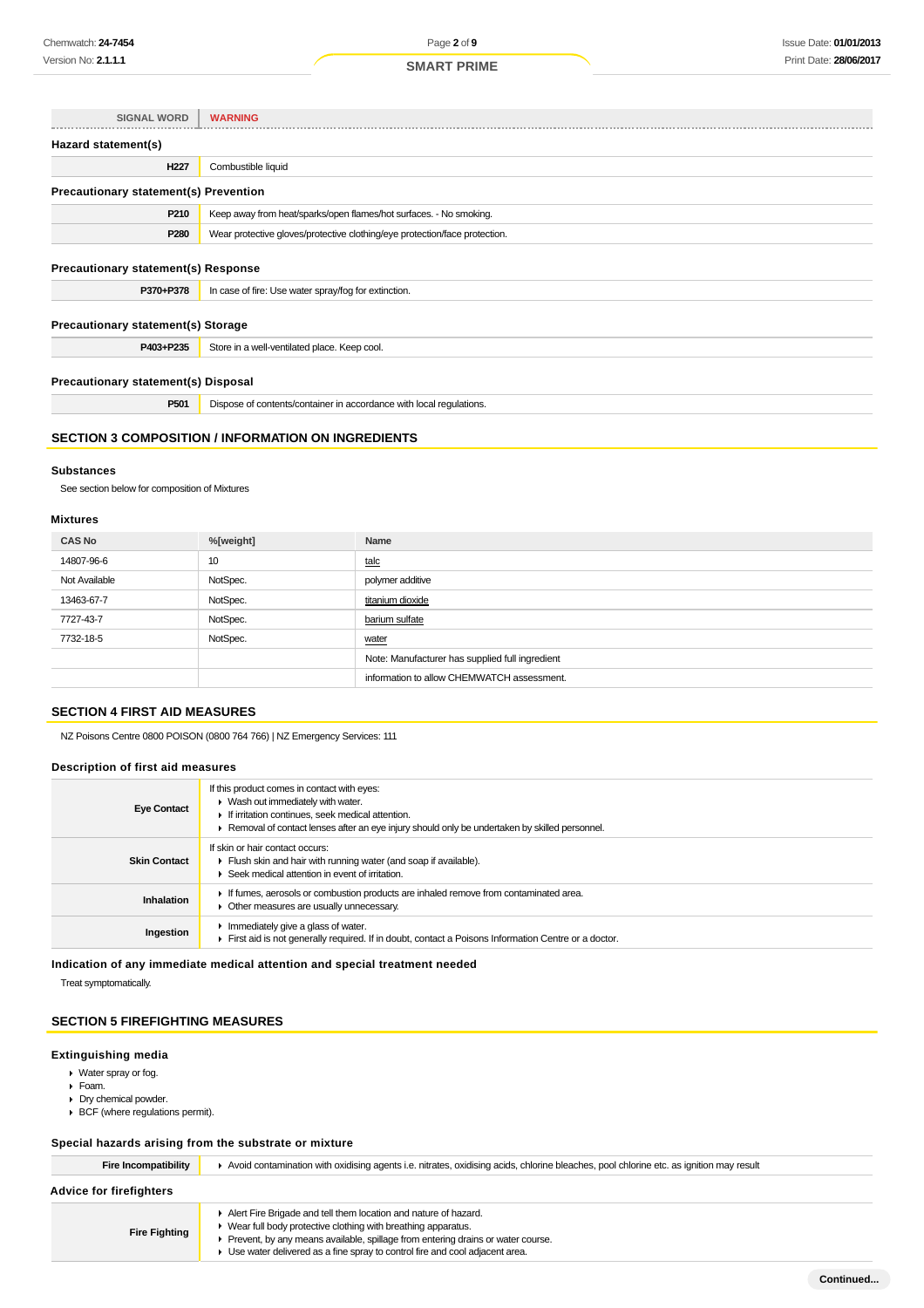|                              | $\triangleright$ Combustible.<br>Slight fire hazard when exposed to heat or flame.<br>Heating may cause expansion or decomposition leading to violent rupture of containers.<br>• On combustion, may emit toxic fumes of carbon monoxide (CO).<br>Combustion products include: |
|------------------------------|--------------------------------------------------------------------------------------------------------------------------------------------------------------------------------------------------------------------------------------------------------------------------------|
| <b>Fire/Explosion Hazard</b> | carbon dioxide (CO2)                                                                                                                                                                                                                                                           |
|                              | silicon dioxide (SiO2)<br>other pyrolysis products typical of burning organic material.<br>May emit poisonous fumes.                                                                                                                                                           |

## **SECTION 6 ACCIDENTAL RELEASE MEASURES**

**Personal precautions, protective equipment and emergency procedures** See section 8

## **Environmental precautions**

See section 12

#### **Methods and material for containment and cleaning up**

| <b>Minor Spills</b> | ▶ Remove all ignition sources.<br>$\triangleright$ Clean up all spills immediately.<br>Avoid breathing vapours and contact with skin and eyes.<br>• Control personal contact with the substance, by using protective equipment. |
|---------------------|---------------------------------------------------------------------------------------------------------------------------------------------------------------------------------------------------------------------------------|
| <b>Major Spills</b> | Moderate hazard.<br>$\triangleright$ Clear area of personnel and move upwind.<br>Alert Fire Brigade and tell them location and nature of hazard.<br>• Wear breathing apparatus plus protective gloves.                          |

Personal Protective Equipment advice is contained in Section 8 of the SDS.

## **SECTION 7 HANDLING AND STORAGE**

#### **Precautions for safe handling**

| Safe handling                                                | Avoid all personal contact, including inhalation.<br>• Wear protective clothing when risk of exposure occurs.<br>Use in a well-ventilated area.<br>Prevent concentration in hollows and sumps. |
|--------------------------------------------------------------|------------------------------------------------------------------------------------------------------------------------------------------------------------------------------------------------|
| Other information                                            | Store in original containers.<br>▶ Keep containers securely sealed.<br>▶ No smoking, naked lights or ignition sources.<br>Store in a cool, dry, well-ventilated area.                          |
| Conditions for safe storage, including any incompatibilities |                                                                                                                                                                                                |
|                                                              | • Matal can or drum                                                                                                                                                                            |

| • Packaging as recommended by manufacturer.<br>Suitable container<br>• Check all containers are clearly labelled and free from leaks. |  |
|---------------------------------------------------------------------------------------------------------------------------------------|--|
| Storage incompatibility<br>Avoid reaction with oxidising agents                                                                       |  |

## **SECTION 8 EXPOSURE CONTROLS / PERSONAL PROTECTION**

### **Control parameters**

## **OCCUPATIONAL EXPOSURE LIMITS (OEL)**

| <b>INGREDIENT DATA</b> |
|------------------------|
|------------------------|

| Source                                                   | Ingredient       | <b>Material name</b>                 | <b>TWA</b>        | <b>STEL</b>   | Peak          | <b>Notes</b>                         |
|----------------------------------------------------------|------------------|--------------------------------------|-------------------|---------------|---------------|--------------------------------------|
| New Zealand Workplace<br><b>Exposure Standards (WES)</b> | talc             | Talc (containing no asbestos fibres) | $2 \text{ mg/m}$  | Not Available | Not Available | (r) - The value for respirable dust. |
| New Zealand Workplace<br>Exposure Standards (WES)        | titanium dioxide | Titanium dioxide                     | $10 \text{ mg/m}$ | Not Available | Not Available | Not Available                        |
| New Zealand Workplace<br>Exposure Standards (WES)        | barium sulfate   | Barium sulphate                      | $10 \text{ mg/m}$ | Not Available | Not Available | Not Available                        |

#### **EMERGENCY LIMITS**

| Ingredient       | <b>Material name</b>               | TEEL-1                | TEEL-2              | TEEL-3      |
|------------------|------------------------------------|-----------------------|---------------------|-------------|
| talc             | Talc                               | $6 \,\mathrm{mq/m}$ 3 | 66 mg/m3            | 400 mg/m3   |
| titanium dioxide | Titanium oxide; (Titanium dioxide) | $30 \text{ mg/m}$     | 330 mg/m3           | 2,000 mg/m3 |
| barium sulfate   | Barium sulfate                     | $15 \,\mathrm{mq/m}$  | 170 mg/m3           | 990 mg/m3   |
|                  |                                    |                       |                     |             |
| Ingredient       | <b>Original IDLH</b>               |                       | <b>Revised IDLH</b> |             |
| talc             | $N.E.$ mg/m $3/N.E.$ ppm           |                       | 1,000 mg/m3         |             |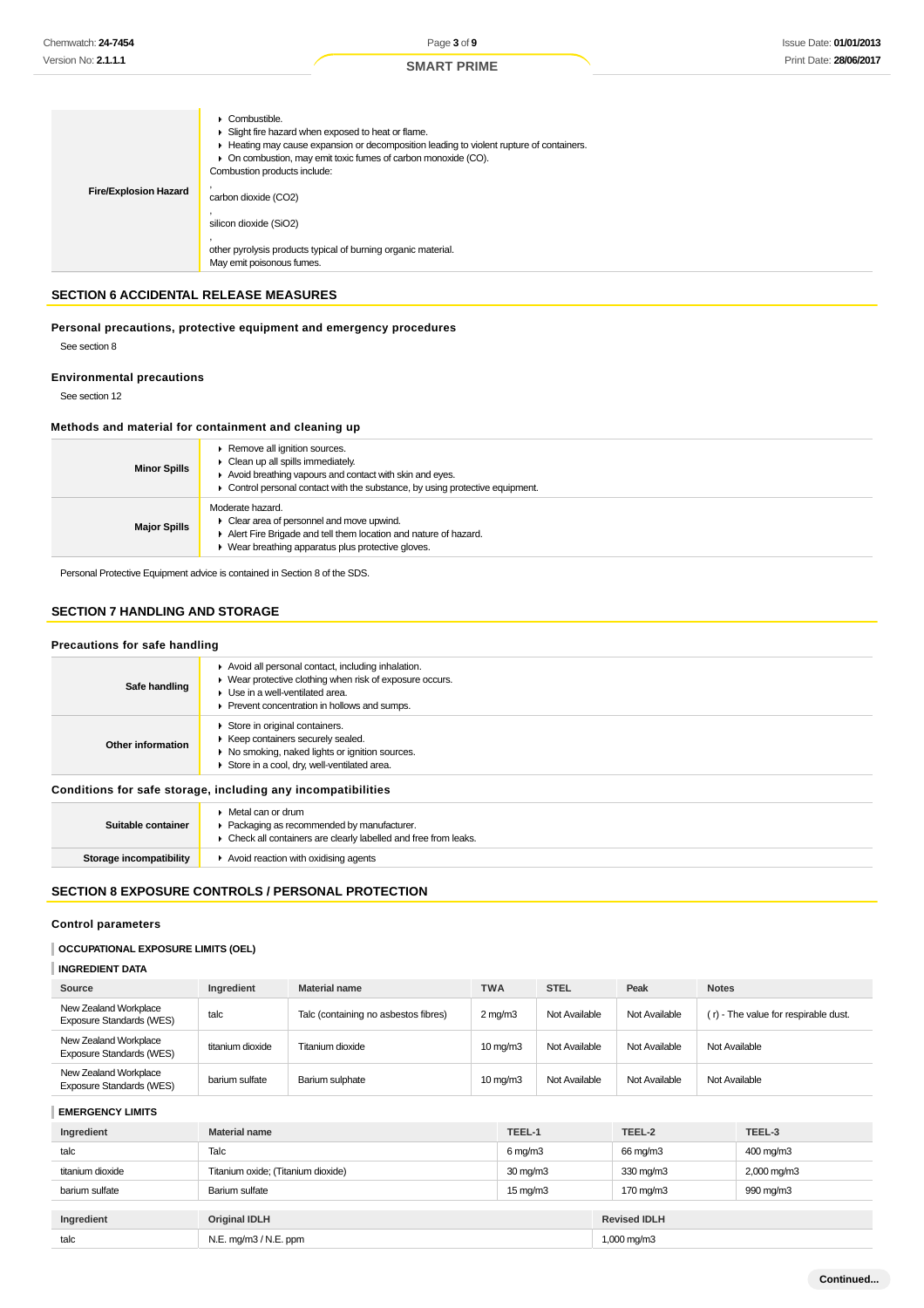## **SMART PRIME**

| polymer additive | Not Available         | Not Available |
|------------------|-----------------------|---------------|
| titanium dioxide | N.E. mg/m3 / N.E. ppm | 5,000 mg/m3   |
| barium sulfate   | Not Available         | Not Available |
| water            | Not Available         | Not Available |

#### **Exposure controls**

| Appropriate engineering<br>controls | Engineering controls are used to remove a hazard or place a barrier between the worker and the hazard. Well-designed engineering controls can be highly<br>effective in protecting workers and will typically be independent of worker interactions to provide this high level of protection.<br>The basic types of engineering controls are:<br>Process controls which involve changing the way a job activity or process is done to reduce the risk.<br>Enclosure and/or isolation of emission source which keeps a selected hazard "physically" away from the worker and ventilation that strategically "adds" and<br>"removes" air in the work environment.                                          |
|-------------------------------------|----------------------------------------------------------------------------------------------------------------------------------------------------------------------------------------------------------------------------------------------------------------------------------------------------------------------------------------------------------------------------------------------------------------------------------------------------------------------------------------------------------------------------------------------------------------------------------------------------------------------------------------------------------------------------------------------------------|
| <b>Personal protection</b>          |                                                                                                                                                                                                                                                                                                                                                                                                                                                                                                                                                                                                                                                                                                          |
| Eye and face protection             | Safety glasses with side shields<br>Chemical goggles.<br>► Contact lenses may pose a special hazard; soft contact lenses may absorb and concentrate irritants. A written policy document, describing the wearing of<br>lenses or restrictions on use, should be created for each workplace or task. This should include a review of lens absorption and adsorption for the class of<br>chemicals in use and an account of injury experience.                                                                                                                                                                                                                                                             |
| <b>Skin protection</b>              | See Hand protection below                                                                                                                                                                                                                                                                                                                                                                                                                                                                                                                                                                                                                                                                                |
| Hands/feet protection               | The selection of suitable gloves does not only depend on the material, but also on further marks of quality which vary from manufacturer to manufacturer. Where<br>the chemical is a preparation of several substances, the resistance of the glove material can not be calculated in advance and has therefore to be checked prior<br>to the application.<br>The exact break through time for substances has to be obtained from the manufacturer of the protective gloves and has to be observed when making a final<br>choice.<br>Personal hygiene is a key element of effective hand care.<br>▶ Wear chemical protective gloves, e.g. PVC.<br>▶ Wear safety footwear or safety gumboots, e.g. Rubber |
| <b>Body protection</b>              | See Other protection below                                                                                                                                                                                                                                                                                                                                                                                                                                                                                                                                                                                                                                                                               |
| Other protection                    | • Overalls.<br>▶ P.V.C. apron.<br>Barrier cream.                                                                                                                                                                                                                                                                                                                                                                                                                                                                                                                                                                                                                                                         |
| <b>Thermal hazards</b>              | Not Available                                                                                                                                                                                                                                                                                                                                                                                                                                                                                                                                                                                                                                                                                            |

**Respiratory protection**

considered appropriate.

Cartridge respirators should never be used for emergency ingress or in areas of unknown vapour concentrations or oxygen content. The wearer must be warned to leave the contaminated area immediately on detecting any odours through the respirator. The odour may indicate that the mask is not functioning properly, that the vapour concentration is too high, or that the mask is not properly fitted. Because of these limitations, only restricted use of cartridge respirators is

#### **Recommended material(s)**

#### **GLOVE SELECTION INDEX**

Glove selection is based on a modified presentation of the:  **"Forsberg Clothing Performance Index".**

 The effect(s) of the following substance(s) are taken into account in the **computergenerated** selection:

SMART PRIME

| <b>Material</b> | CPI |
|-----------------|-----|
| <b>BUTYL</b>    | A   |
| <b>NEOPRENE</b> | Α   |
| <b>VITON</b>    | A   |
| NATURAL RUBBER  | C   |
| <b>PVA</b>      | C   |

#### \* CPI - Chemwatch Performance Index

A: Best Selection

B: Satisfactory; may degrade after 4 hours continuous immersion

C: Poor to Dangerous Choice for other than short term immersion

**NOTE**: As a series of factors will influence the actual performance of the glove, a final

selection must be based on detailed observation. -

\* Where the glove is to be used on a short term, casual or infrequent basis, factors such as

"feel" or convenience (e.g. disposability), may dictate a choice of gloves which might otherwise be unsuitable following long-term or frequent use. A qualified practitioner should be consulted.

## **SECTION 9 PHYSICAL AND CHEMICAL PROPERTIES**

#### **Information on basic physical and chemical properties**

| Appearance            | White emulsion with mild odour; mixes with water. |                                                   |               |
|-----------------------|---------------------------------------------------|---------------------------------------------------|---------------|
|                       |                                                   |                                                   |               |
| <b>Physical state</b> | Liquid                                            | Relative density (Water = 1)                      | 0.148         |
| Odour                 | Not Available                                     | <b>Partition coefficient</b><br>n-octanol / water | Not Available |
| Odour threshold       | Not Available                                     | Auto-ignition temperature<br>$(^{\circ}C)$        | Not Available |

**Continued...**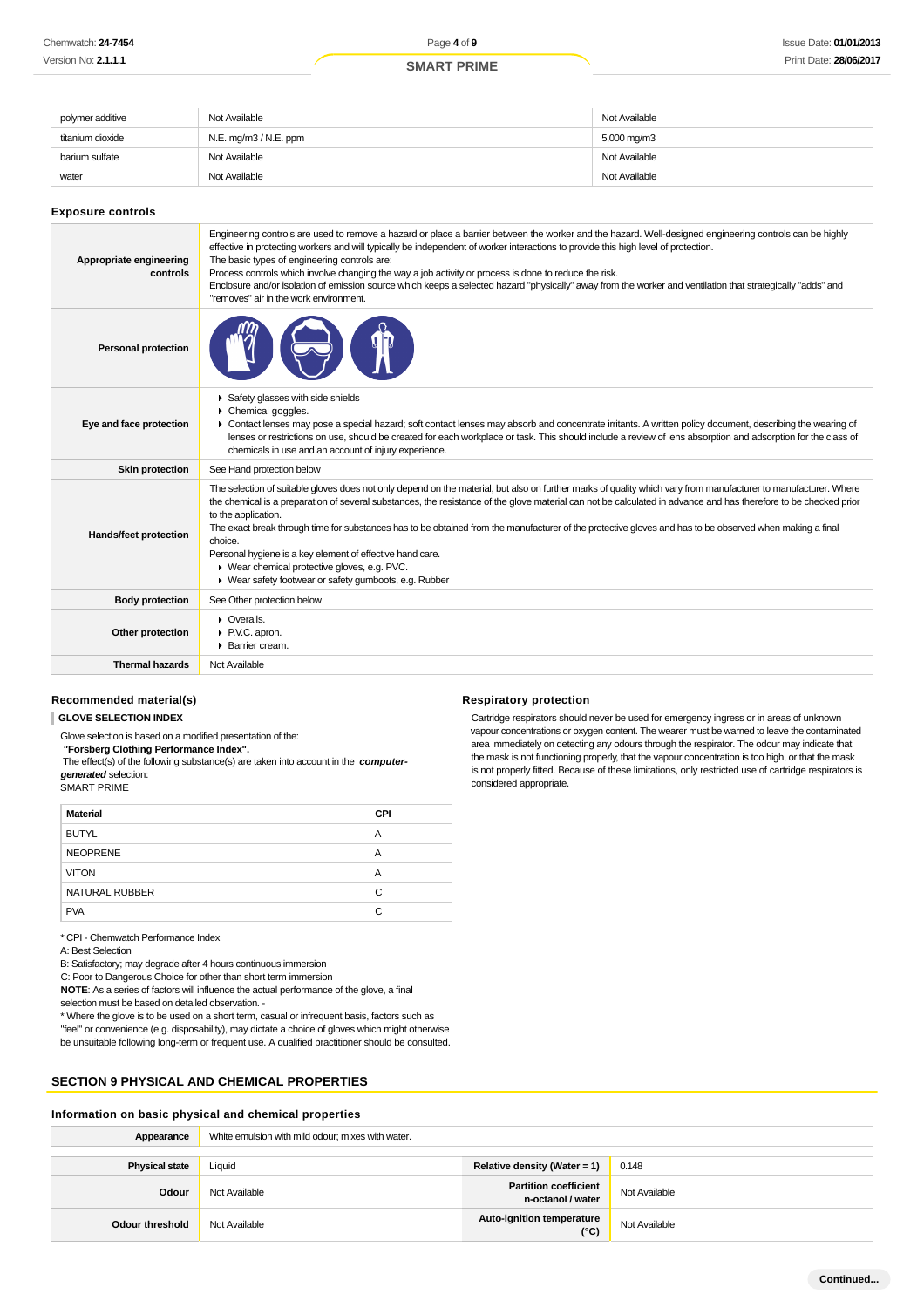| pH (as supplied)                                | Not Available  | Decomposition<br>temperature           | Not Available  |
|-------------------------------------------------|----------------|----------------------------------------|----------------|
| Melting point / freezing<br>point $(^{\circ}C)$ | Not Available  | <b>Viscosity (cSt)</b>                 | Not Available  |
| Initial boiling point and<br>boiling range (°C) | 100            | Molecular weight (g/mol)               | Not Applicable |
| Flash point (°C)                                | 93             | <b>Taste</b>                           | Not Available  |
| <b>Evaporation rate</b>                         | Not Available  | <b>Explosive properties</b>            | Not Available  |
| Flammability                                    | Not Applicable | <b>Oxidising properties</b>            | Not Available  |
| Upper Explosive Limit (%)                       | Not Available  | Surface Tension (dyn/cm or<br>$mN/m$ ) | Not Available  |
| Lower Explosive Limit (%)                       | 1.0            | <b>Volatile Component (%vol)</b>       | Not Available  |
| Vapour pressure (kPa)                           | Not Available  | Gas group                              | Not Available  |
| Solubility in water (g/L)                       | Miscible       | pH as a solution (1%)                  | Not Available  |
| Vapour density $(Air = 1)$                      | Not Available  | VOC g/L                                | Not Applicable |

## **SECTION 10 STABILITY AND REACTIVITY**

| Reactivity                            | See section 7                                                                                                                        |
|---------------------------------------|--------------------------------------------------------------------------------------------------------------------------------------|
| <b>Chemical stability</b>             | • Unstable in the presence of incompatible materials.<br>▶ Product is considered stable.<br>Hazardous polymerisation will not occur. |
| Possibility of hazardous<br>reactions | See section 7                                                                                                                        |
| <b>Conditions to avoid</b>            | See section 7                                                                                                                        |
| Incompatible materials                | See section 7                                                                                                                        |
| Hazardous decomposition<br>products   | See section 5                                                                                                                        |

## **SECTION 11 TOXICOLOGICAL INFORMATION**

## **Information on toxicological effects**

| Inhaled             | The material is not thought to produce adverse health effects or irritation of the respiratory tract (as classified by EC Directives using animal models).<br>Nevertheless, good hygiene practice requires that exposure be kept to a minimum and that suitable control measures be used in an occupational setting.                                                                                                                                                                                                                                                                                                                        |                                                                                                                                                                   |  |  |  |
|---------------------|---------------------------------------------------------------------------------------------------------------------------------------------------------------------------------------------------------------------------------------------------------------------------------------------------------------------------------------------------------------------------------------------------------------------------------------------------------------------------------------------------------------------------------------------------------------------------------------------------------------------------------------------|-------------------------------------------------------------------------------------------------------------------------------------------------------------------|--|--|--|
| Ingestion           | The material has NOT been classified by EC Directives or other classification systems as "harmful by ingestion". This is because of the lack of corroborating<br>animal or human evidence.                                                                                                                                                                                                                                                                                                                                                                                                                                                  |                                                                                                                                                                   |  |  |  |
| <b>Skin Contact</b> | The material is not thought to produce adverse health effects or skin irritation following contact (as classified by EC Directives using animal models).<br>Nevertheless, good hygiene practice requires that exposure be kept to a minimum and that suitable gloves be used in an occupational setting.<br>Open cuts, abraded or irritated skin should not be exposed to this material<br>Entry into the blood-stream, through, for example, cuts, abrasions or lesions, may produce systemic injury with harmful effects. Examine the skin prior to the use<br>of the material and ensure that any external damage is suitably protected. |                                                                                                                                                                   |  |  |  |
| Eye                 | by tearing or conjunctival redness (as with windburn).                                                                                                                                                                                                                                                                                                                                                                                                                                                                                                                                                                                      | Although the liquid is not thought to be an irritant (as classified by EC Directives), direct contact with the eye may produce transient discomfort characterised |  |  |  |
| <b>Chronic</b>      | There has been some concern that this material can cause cancer or mutations but there is not enough data to make an assessment.<br>Substance accumulation, in the human body, may occur and may cause some concern following repeated or long-term occupational exposure.                                                                                                                                                                                                                                                                                                                                                                  |                                                                                                                                                                   |  |  |  |
|                     |                                                                                                                                                                                                                                                                                                                                                                                                                                                                                                                                                                                                                                             |                                                                                                                                                                   |  |  |  |
|                     | <b>TOXICITY</b>                                                                                                                                                                                                                                                                                                                                                                                                                                                                                                                                                                                                                             | <b>IRRITATION</b>                                                                                                                                                 |  |  |  |
| <b>SMART PRIME</b>  |                                                                                                                                                                                                                                                                                                                                                                                                                                                                                                                                                                                                                                             |                                                                                                                                                                   |  |  |  |
|                     | Not Available                                                                                                                                                                                                                                                                                                                                                                                                                                                                                                                                                                                                                               | Not Available                                                                                                                                                     |  |  |  |
|                     |                                                                                                                                                                                                                                                                                                                                                                                                                                                                                                                                                                                                                                             |                                                                                                                                                                   |  |  |  |
| talc                | <b>TOXICITY</b>                                                                                                                                                                                                                                                                                                                                                                                                                                                                                                                                                                                                                             | <b>IRRITATION</b>                                                                                                                                                 |  |  |  |
|                     | Not Available                                                                                                                                                                                                                                                                                                                                                                                                                                                                                                                                                                                                                               | Skin (human): 0.3 mg/3d-l mild                                                                                                                                    |  |  |  |
|                     | <b>TOXICITY</b>                                                                                                                                                                                                                                                                                                                                                                                                                                                                                                                                                                                                                             | <b>IRRITATION</b>                                                                                                                                                 |  |  |  |
|                     | Inhalation (rat) LC50: >2.28 mg/l/4hr[1]                                                                                                                                                                                                                                                                                                                                                                                                                                                                                                                                                                                                    | Skin (human): 0.3 mg /3D (int)-mild *                                                                                                                             |  |  |  |
| titanium dioxide    | Inhalation (rat) LC50: >3.56 mg/l/4hr[1]                                                                                                                                                                                                                                                                                                                                                                                                                                                                                                                                                                                                    |                                                                                                                                                                   |  |  |  |
|                     | Inhalation (rat) LC50: >6.82 mg/l/4hr <sup>[1]</sup>                                                                                                                                                                                                                                                                                                                                                                                                                                                                                                                                                                                        |                                                                                                                                                                   |  |  |  |
|                     | Oral (rat) LD50: >2000 mg/kg <sup>[1]</sup>                                                                                                                                                                                                                                                                                                                                                                                                                                                                                                                                                                                                 |                                                                                                                                                                   |  |  |  |
|                     | <b>TOXICITY</b>                                                                                                                                                                                                                                                                                                                                                                                                                                                                                                                                                                                                                             | <b>IRRITATION</b>                                                                                                                                                 |  |  |  |
| barium sulfate      | dermal (rat) LD50: >2000 mg/kg <sup>[1]</sup>                                                                                                                                                                                                                                                                                                                                                                                                                                                                                                                                                                                               | Not Available                                                                                                                                                     |  |  |  |
|                     | <b>TOXICITY</b>                                                                                                                                                                                                                                                                                                                                                                                                                                                                                                                                                                                                                             | <b>IRRITATION</b>                                                                                                                                                 |  |  |  |
| water               | Not Available                                                                                                                                                                                                                                                                                                                                                                                                                                                                                                                                                                                                                               | Not Available                                                                                                                                                     |  |  |  |
|                     |                                                                                                                                                                                                                                                                                                                                                                                                                                                                                                                                                                                                                                             |                                                                                                                                                                   |  |  |  |
| Legend:             | 1. Value obtained from Europe ECHA Registered Substances - Acute toxicity 2.* Value obtained from manufacturer's SDS. Unless otherwise specified data<br>extracted from RTECS - Register of Toxic Effect of chemical Substances                                                                                                                                                                                                                                                                                                                                                                                                             |                                                                                                                                                                   |  |  |  |

**Continued...**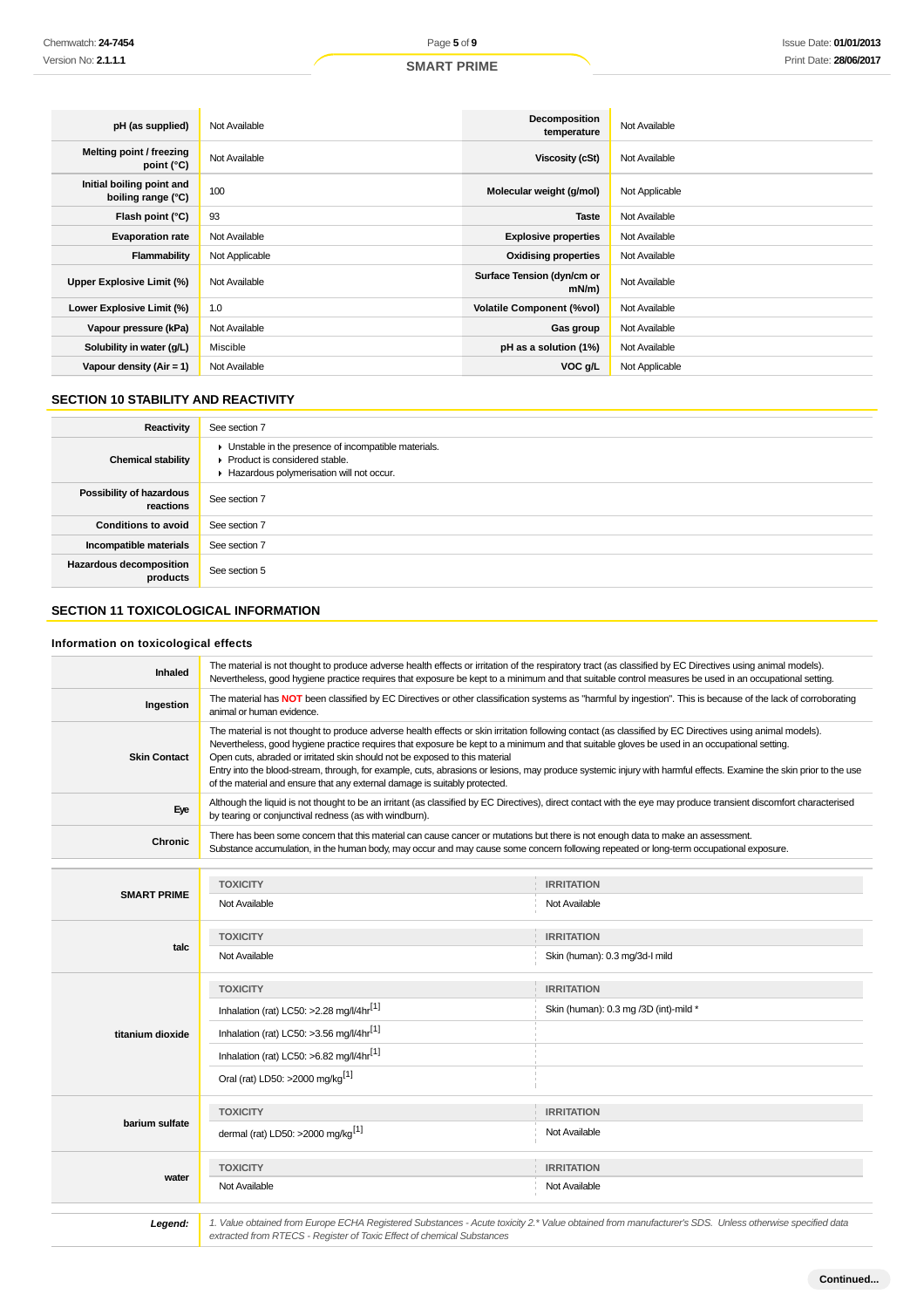| <b>TALC</b>                                                                                                                                                          | Asthma-like symptoms may continue for months or even years after exposure to the material ends. This may be due to a non-allergic condition known as reactive<br>airways dysfunction syndrome (RADS) which can occur after exposure to high levels of highly irritating compound. Main criteria for diagnosing RADS include<br>the absence of previous airways disease in a non-atopic individual, with sudden onset of persistent asthma-like symptoms within minutes to hours of a<br>documented exposure to the irritant. Other criteria for diagnosis of RADS include a reversible airflow pattern on lung function tests, moderate to severe<br>bronchial hyperreactivity on methacholine challenge testing, and the lack of minimal lymphocytic inflammation, without eosinophilia.<br>The overuse of talc in nursing infants has resulted in respiratory damage causing fluid in the lungs and lung inflammation which may lead to death within hours<br>of inhalation.<br>Long-term exposure can also cause a variety of respiratory symptoms.<br>The substance is classified by IARC as Group 3:<br>NOT classifiable as to its carcinogenicity to humans.<br>Evidence of carcinogenicity may be inadequate or limited in animal testing. |                                 |         |  |  |
|----------------------------------------------------------------------------------------------------------------------------------------------------------------------|---------------------------------------------------------------------------------------------------------------------------------------------------------------------------------------------------------------------------------------------------------------------------------------------------------------------------------------------------------------------------------------------------------------------------------------------------------------------------------------------------------------------------------------------------------------------------------------------------------------------------------------------------------------------------------------------------------------------------------------------------------------------------------------------------------------------------------------------------------------------------------------------------------------------------------------------------------------------------------------------------------------------------------------------------------------------------------------------------------------------------------------------------------------------------------------------------------------------------------------------------|---------------------------------|---------|--|--|
| <b>TITANIUM DIOXIDE</b>                                                                                                                                              | The material may produce moderate eye irritation leading to inflammation. Repeated or prolonged exposure to irritants may produce conjunctivitis.<br>The material may cause skin irritation after prolonged or repeated exposure and may produce on contact skin redness, swelling, the production of vesicles,<br>scaling and thickening of the skin.<br>Exposure to titanium dioxide is via inhalation, swallowing or skin contact. When inhaled, it may deposit in lung tissue and lymph nodes causing dysfunction of<br>the lungs and immune system. Absorption by the stomach and intestines depends on the size of the particle. It penetrated only the outermost layer of the skin,<br>suggesting that healthy skin may be an effective barrier.<br>WARNING: This substance has been classified by the IARC as Group 2B: Possibly Carcinogenic to Humans.<br>* IUCLID                                                                                                                                                                                                                                                                                                                                                                      |                                 |         |  |  |
| <b>TALC &amp; BARIUM SULFATE</b><br>& WATER                                                                                                                          | No significant acute toxicological data identified in literature search.                                                                                                                                                                                                                                                                                                                                                                                                                                                                                                                                                                                                                                                                                                                                                                                                                                                                                                                                                                                                                                                                                                                                                                          |                                 |         |  |  |
| <b>Acute Toxicity</b>                                                                                                                                                | ◎                                                                                                                                                                                                                                                                                                                                                                                                                                                                                                                                                                                                                                                                                                                                                                                                                                                                                                                                                                                                                                                                                                                                                                                                                                                 | Carcinogenicity                 | O       |  |  |
| <b>Skin Irritation/Corrosion</b>                                                                                                                                     | ⊙                                                                                                                                                                                                                                                                                                                                                                                                                                                                                                                                                                                                                                                                                                                                                                                                                                                                                                                                                                                                                                                                                                                                                                                                                                                 | Reproductivity                  | ◎       |  |  |
| <b>Serious Eye</b><br>Damage/Irritation                                                                                                                              | $\circledcirc$                                                                                                                                                                                                                                                                                                                                                                                                                                                                                                                                                                                                                                                                                                                                                                                                                                                                                                                                                                                                                                                                                                                                                                                                                                    | <b>STOT - Single Exposure</b>   | ◎       |  |  |
| <b>Respiratory or Skin</b><br>sensitisation                                                                                                                          | 0                                                                                                                                                                                                                                                                                                                                                                                                                                                                                                                                                                                                                                                                                                                                                                                                                                                                                                                                                                                                                                                                                                                                                                                                                                                 | <b>STOT - Repeated Exposure</b> | O       |  |  |
| <b>Mutagenicity</b>                                                                                                                                                  | ⊚                                                                                                                                                                                                                                                                                                                                                                                                                                                                                                                                                                                                                                                                                                                                                                                                                                                                                                                                                                                                                                                                                                                                                                                                                                                 | <b>Aspiration Hazard</b>        | $\odot$ |  |  |
| $\blacktriangleright$ - Data available but does not fill the criteria for classification<br>Legend:<br>$\blacktriangleright$ - Data available to make classification |                                                                                                                                                                                                                                                                                                                                                                                                                                                                                                                                                                                                                                                                                                                                                                                                                                                                                                                                                                                                                                                                                                                                                                                                                                                   |                                 |         |  |  |

 $\bigcirc$  – Data Not Available to make classification

## **SECTION 12 ECOLOGICAL INFORMATION**

#### **Toxicity**

| <b>SMART PRIME</b> | <b>ENDPOINT</b>   | <b>TEST DURATION (HR)</b> | <b>SPECIES</b>                | <b>VALUE</b>      | <b>SOURCE</b>     |
|--------------------|-------------------|---------------------------|-------------------------------|-------------------|-------------------|
|                    | Not<br>Applicable | Not Applicable            | Not Applicable                | Not<br>Applicable | Not<br>Applicable |
|                    | <b>ENDPOINT</b>   | <b>TEST DURATION (HR)</b> | <b>SPECIES</b>                | <b>VALUE</b>      | <b>SOURCE</b>     |
| talc               | Not<br>Applicable | Not Applicable            | Not Applicable                | Not<br>Applicable | Not<br>Applicable |
|                    | <b>ENDPOINT</b>   | <b>TEST DURATION (HR)</b> | <b>SPECIES</b>                | VALUE             | <b>SOURCE</b>     |
|                    | <b>LC50</b>       | 96                        | Fish                          | 9.214mg/L         | 3                 |
|                    | <b>EC50</b>       | 48                        | Crustacea                     | $>10$ mg/L        | 2                 |
| titanium dioxide   | <b>EC50</b>       | 72                        | Algae or other aquatic plants | 5.83mg/L          | 4                 |
|                    | <b>EC20</b>       | 72                        | Algae or other aquatic plants | 1.81mg/L          | 4                 |
|                    | <b>NOEC</b>       | 336                       | Fish                          | 0.089mg/L         | 4                 |
|                    | <b>ENDPOINT</b>   | <b>TEST DURATION (HR)</b> | <b>SPECIES</b>                | VALUE             | <b>SOURCE</b>     |
|                    | <b>LC50</b>       | 96                        | Fish                          | $>3.5$ mg/L       | $\overline{2}$    |
| barium sulfate     | <b>EC50</b>       | 48                        | Crustacea                     | 32mg/L            | 4                 |
|                    | <b>EC50</b>       | 72                        | Algae or other aquatic plants | $>1.15$ mg/L      | $\overline{2}$    |
|                    | <b>NOEC</b>       | 72                        | Algae or other aquatic plants | $>=1.15mg/L$      | $\overline{2}$    |
|                    | <b>ENDPOINT</b>   | <b>TEST DURATION (HR)</b> | <b>SPECIES</b>                | <b>VALUE</b>      | <b>SOURCE</b>     |
| water              | <b>LC50</b>       | 96                        | Fish                          | 897.520mg/L       | 3                 |
|                    | <b>EC50</b>       | 96                        | Algae or other aquatic plants | 8768.874mg/L      | 3                 |

(QSAR) - Aquatic Toxicity Data (Estimated) 4. US EPA, Ecotox database - Aquatic Toxicity Data 5. ECETOC Aquatic Hazard Assessment Data 6. NITE (Japan) - Bioconcentration Data 7. METI (Japan) - Bioconcentration Data 8. Vendor Data

**DO NOT** discharge into sewer or waterways.

## **Persistence and degradability**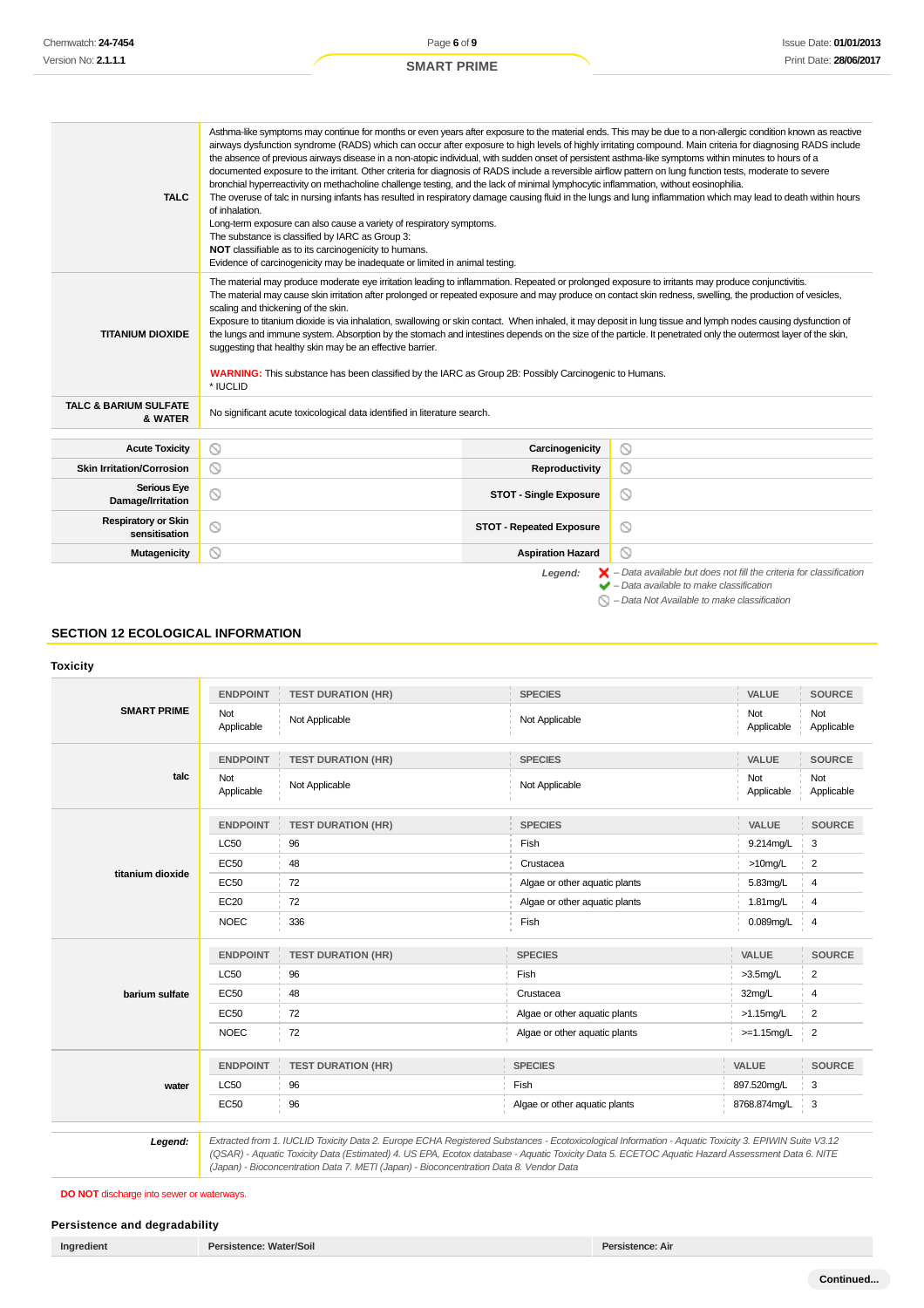#### **SMART PRIME**

| titanium<br><b>DIOVIO</b><br>ינור | <b>HIGH</b>    | <b>HIGH</b><br>$\sim$ |
|-----------------------------------|----------------|-----------------------|
| the control of the con-<br>water  | $\sim$<br>∟∪vv | LOW                   |

#### **Bioaccumulative potential**

| Ingredient              | <b>Bioaccumulation</b>  |
|-------------------------|-------------------------|
| titanium dioxide        | $LOW (BCF = 10)$        |
| water                   | LOW (LogKOW = $-1.38$ ) |
| <b>Mobility in soil</b> |                         |

| Ingredient       | <b>Mobility</b>       |
|------------------|-----------------------|
| titanium dioxide | LOW ( $KOC = 23.74$ ) |
| water            | LOW ( $KOC = 14.3$ )  |

## **SECTION 13 DISPOSAL CONSIDERATIONS**

#### **Waste treatment methods**

|                            | Legislation addressing waste disposal requirements may differ by country, state and/ or territory. Each user must refer to laws operating in their area. In some |  |  |
|----------------------------|------------------------------------------------------------------------------------------------------------------------------------------------------------------|--|--|
|                            | areas, certain wastes must be tracked.                                                                                                                           |  |  |
|                            | A Hierarchy of Controls seems to be common - the user should investigate:                                                                                        |  |  |
|                            | $\triangleright$ Reduction                                                                                                                                       |  |  |
|                            | $\blacktriangleright$ Reuse                                                                                                                                      |  |  |
|                            | $\triangleright$ Recycling                                                                                                                                       |  |  |
|                            | • Disposal (if all else fails)                                                                                                                                   |  |  |
| <b>Product / Packaging</b> | This material may be recycled if unused, or if it has not been contaminated so as to make it unsuitable for its intended use.                                    |  |  |
| disposal                   | DO NOT allow wash water from cleaning or process equipment to enter drains.                                                                                      |  |  |
|                            | It may be necessary to collect all wash water for treatment before disposal.                                                                                     |  |  |
|                            | In all cases disposal to sewer may be subject to local laws and requlations and these should be considered first.                                                |  |  |
|                            | • Where in doubt contact the responsible authority.                                                                                                              |  |  |
|                            | ► Recycle wherever possible or consult manufacturer for recycling options.                                                                                       |  |  |
|                            | Consult State Land Waste Authority for disposal.                                                                                                                 |  |  |
|                            | ▶ Bury or incinerate residue at an approved site.                                                                                                                |  |  |
|                            | ▶ Recycle containers if possible, or dispose of in an authorised landfill.                                                                                       |  |  |
|                            |                                                                                                                                                                  |  |  |

Ensure that the disposal of material is carried out in accordance with Hazardous Substances (Disposal) Regulations 2001.

## **SECTION 14 TRANSPORT INFORMATION**

## **Labels Required Marine Pollutant** NO **HAZCHEM** Not Applicable

## **Land transport (UN): NOT REGULATED FOR TRANSPORT OF DANGEROUS GOODS**

## **Air transport (ICAO-IATA / DGR): NOT REGULATED FOR TRANSPORT OF DANGEROUS GOODS**

#### **Sea transport (IMDG-Code / GGVSee): NOT REGULATED FOR TRANSPORT OF DANGEROUS GOODS**

**Transport in bulk according to Annex II of MARPOL and the IBC code**

Not Applicable

#### **SECTION 15 REGULATORY INFORMATION**

#### **Safety, health and environmental regulations / legislation specific for the substance or mixture**

This substance is to be managed using the conditions specified in an applicable Group Standard

| <b>HSR Number</b> | <b>Group Standard</b>                                                                       |
|-------------------|---------------------------------------------------------------------------------------------|
| HSR002525         | Cleaning Products (Combustible) Group Standard 2006                                         |
| HSR002617         | N.O.S. (Combustible) Group Standard 2006                                                    |
| HSR002596         | Laboratory Chemicals and Reagent Kits Group Standard 2006                                   |
| <b>HSR002597</b>  | Leather and Textile Products (Combustible) Group Standard 2006                              |
| HSR002490         | Additives, Process Chemicals and Raw Materials (Corrosive, Combustible) Group Standard 2006 |
| HSR002647         | Reagent Kits Group Standard 2006                                                            |
| HSR002640         | Polymers (Combustible) Group Standard 2006                                                  |
| HSR002635         | Photographic Chemicals (Combustible) Group Standard 2006                                    |
| HSR002561         | Embalming Products (Combustible) Group Standard 2006                                        |
| HSR002581         | Fuel Additives (Combustible) Group Standard 2006                                            |
| HSR002554         | Dental Products (Combustible) Group Standard 2006                                           |
| HSR002574         | Food Additives and Fragrance Materials (Combustible) Group Standard 2006                    |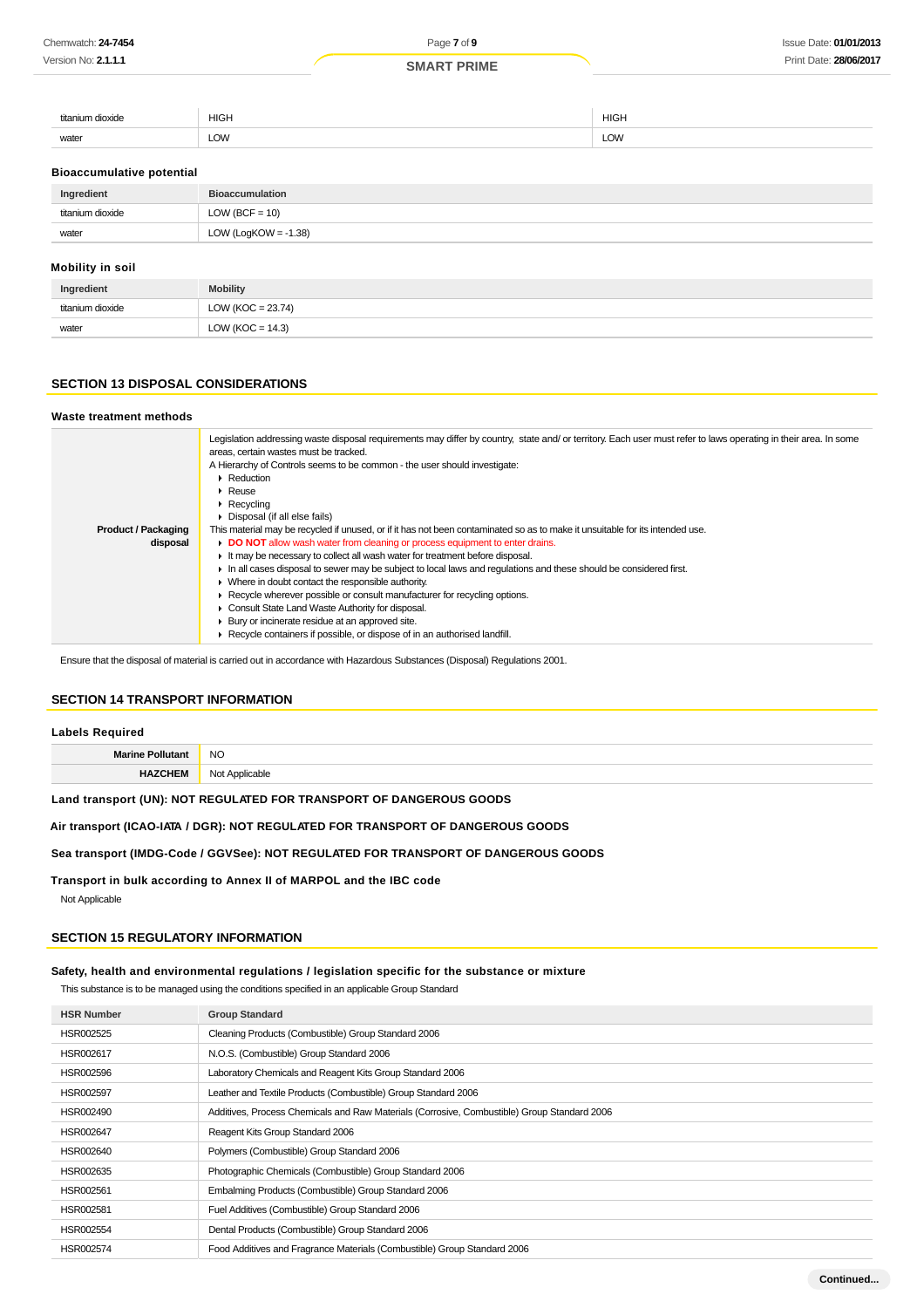| HSR100425                                                                                                                                                                                                        | Pharmaceutical Active Ingredients Group Standard 2010                               |                                                                      |  |
|------------------------------------------------------------------------------------------------------------------------------------------------------------------------------------------------------------------|-------------------------------------------------------------------------------------|----------------------------------------------------------------------|--|
| HSR002602                                                                                                                                                                                                        | Lubricants (Combustible) Group Standard 2006                                        |                                                                      |  |
| HSR002546                                                                                                                                                                                                        | Corrosion Inhibitors (Combustible) Group Standard 2006                              |                                                                      |  |
| HSR002649                                                                                                                                                                                                        | Solvents (Combustible) Group Standard 2006                                          |                                                                      |  |
| <b>HSR002552</b>                                                                                                                                                                                                 | Cosmetic Products Group Standard 2006                                               |                                                                      |  |
| HSR100757                                                                                                                                                                                                        |                                                                                     | Veterinary Medicine (Limited Pack Size, Finished Dose) Standard 2012 |  |
| HSR100758                                                                                                                                                                                                        | Veterinary Medicines (Non-dispersive Closed System Application) Group Standard 2012 |                                                                      |  |
| HSR100759                                                                                                                                                                                                        | Veterinary Medicines (Non-dispersive Open System Application) Group Standard 2012   |                                                                      |  |
| HSR100628                                                                                                                                                                                                        | Straight-chained Lepidopteran Sex Pheromone Group Standard 2012                     |                                                                      |  |
| <b>HSR002657</b>                                                                                                                                                                                                 | Surface Coatings and Colourants (Combustible)                                       |                                                                      |  |
|                                                                                                                                                                                                                  | TALC(14807-96-6) IS FOUND ON THE FOLLOWING REGULATORY LISTS                         |                                                                      |  |
| International Agency for Research on Cancer (IARC) - Agents Classified by the IARC<br>New Zealand Workplace Exposure Standards (WES)<br>Monographs                                                               |                                                                                     |                                                                      |  |
| New Zealand Inventory of Chemicals (NZIoC)                                                                                                                                                                       |                                                                                     |                                                                      |  |
|                                                                                                                                                                                                                  | TITANIUM DIOXIDE(13463-67-7) IS FOUND ON THE FOLLOWING REGULATORY LISTS             |                                                                      |  |
| International Agency for Research on Cancer (IARC) - Agents Classified by the IARC<br>Monographs                                                                                                                 |                                                                                     | New Zealand Workplace Exposure Standards (WES)                       |  |
| New Zealand Inventory of Chemicals (NZIoC)                                                                                                                                                                       |                                                                                     |                                                                      |  |
|                                                                                                                                                                                                                  | BARIUM SULFATE(7727-43-7) IS FOUND ON THE FOLLOWING REGULATORY LISTS                |                                                                      |  |
| New Zealand Inventory of Chemicals (NZIoC)                                                                                                                                                                       |                                                                                     | New Zealand Workplace Exposure Standards (WES)                       |  |
| WATER(7732-18-5) IS FOUND ON THE FOLLOWING REGULATORY LISTS                                                                                                                                                      |                                                                                     |                                                                      |  |
| New Zealand Inventory of Chemicals (NZIoC)                                                                                                                                                                       |                                                                                     |                                                                      |  |
|                                                                                                                                                                                                                  |                                                                                     |                                                                      |  |
| <b>Location Test Certificate</b>                                                                                                                                                                                 |                                                                                     |                                                                      |  |
| Subject to Regulation 55 of the Hazardous Substances (Classes 1 to 5 Controls) Regulations, a location test certificate is required when quantity greater than or equal to those indicated below<br>are present. |                                                                                     |                                                                      |  |

| <b>Hazard Class</b> | Quantity beyond which controls apply for closed containers | Quantity beyond which controls apply when use occurring in open containers |
|---------------------|------------------------------------------------------------|----------------------------------------------------------------------------|
| Not Applicable      | Not Applicable                                             | Not Applicable                                                             |

#### **Approved Handler**

Subject to Regulation 56 of the Hazardous Substances (Classes 1 to 5 Controls) Regulations and Regulation 9 of the Hazardous Substances (Classes 6, 8, and 9 Controls) Regulations, the substance must be under the personal control of an Approved Handler when present in a quantity greater than or equal to those indicated below.

| <b>Class of substance</b> | Quantities     |
|---------------------------|----------------|
| Not Applicable<br>"~~~~   | Not Applicable |

Refer Group Standards for further information

## **Tracking Requirements**

#### Not Applicable

| <b>National Inventory</b>               | <b>Status</b>                                                                                                                                                                              |
|-----------------------------------------|--------------------------------------------------------------------------------------------------------------------------------------------------------------------------------------------|
| Australia - AICS                        | Y                                                                                                                                                                                          |
| Canada - DSL                            | Y                                                                                                                                                                                          |
| Canada - NDSL                           | N (talc; water; barium sulfate)                                                                                                                                                            |
| China - IECSC                           | Y                                                                                                                                                                                          |
| Europe - EINEC / ELINCS /<br><b>NLP</b> | Y                                                                                                                                                                                          |
| Japan - ENCS                            | N (barium sulfate)                                                                                                                                                                         |
| Korea - KECI                            | Y                                                                                                                                                                                          |
| New Zealand - NZIoC                     | Y                                                                                                                                                                                          |
| Philippines - PICCS                     | Y                                                                                                                                                                                          |
| <b>USA - TSCA</b>                       | Y                                                                                                                                                                                          |
| Legend:                                 | $Y = All$ ingredients are on the inventory<br>N = Not determined or one or more ingredients are not on the inventory and are not exempt from listing(see specific ingredients in brackets) |

## **SECTION 16 OTHER INFORMATION**

### **Other information**

#### **Ingredients with multiple cas numbers**

| Name             | <b>CAS No</b>                                                                                                                                                                                                                                                                                                                                                                                                                                                                                                                      |
|------------------|------------------------------------------------------------------------------------------------------------------------------------------------------------------------------------------------------------------------------------------------------------------------------------------------------------------------------------------------------------------------------------------------------------------------------------------------------------------------------------------------------------------------------------|
| titanium dioxide | 13463-67-7, 1317-70-0, 1317-80-2, 12188-41-9, 1309-63-3, 100292-32-8, 101239-53-6, 116788-85-3, 12000-59-8, 12701-76-7, 12767-65-6, 12789-63-8,<br>1344-29-2, 185323-71-1, 185828-91-5, 188357-76-8, 188357-79-1, 195740-11-5, 221548-98-7, 224963-00-2, 246178-32-5, 252962-41-7, 37230-92-5,<br>37230-94-7, 37230-95-8, 37230-96-9, 39320-58-6, 39360-64-0, 39379-02-7, 416845-43-7, 494848-07-6, 494848-23-6, 494851-77-3, 494851-98-8, 55068-84-3,<br>55068-85-4, 552316-51-5, 62338-64-1, 767341-00-4, 97929-50-5, 98084-96-9 |